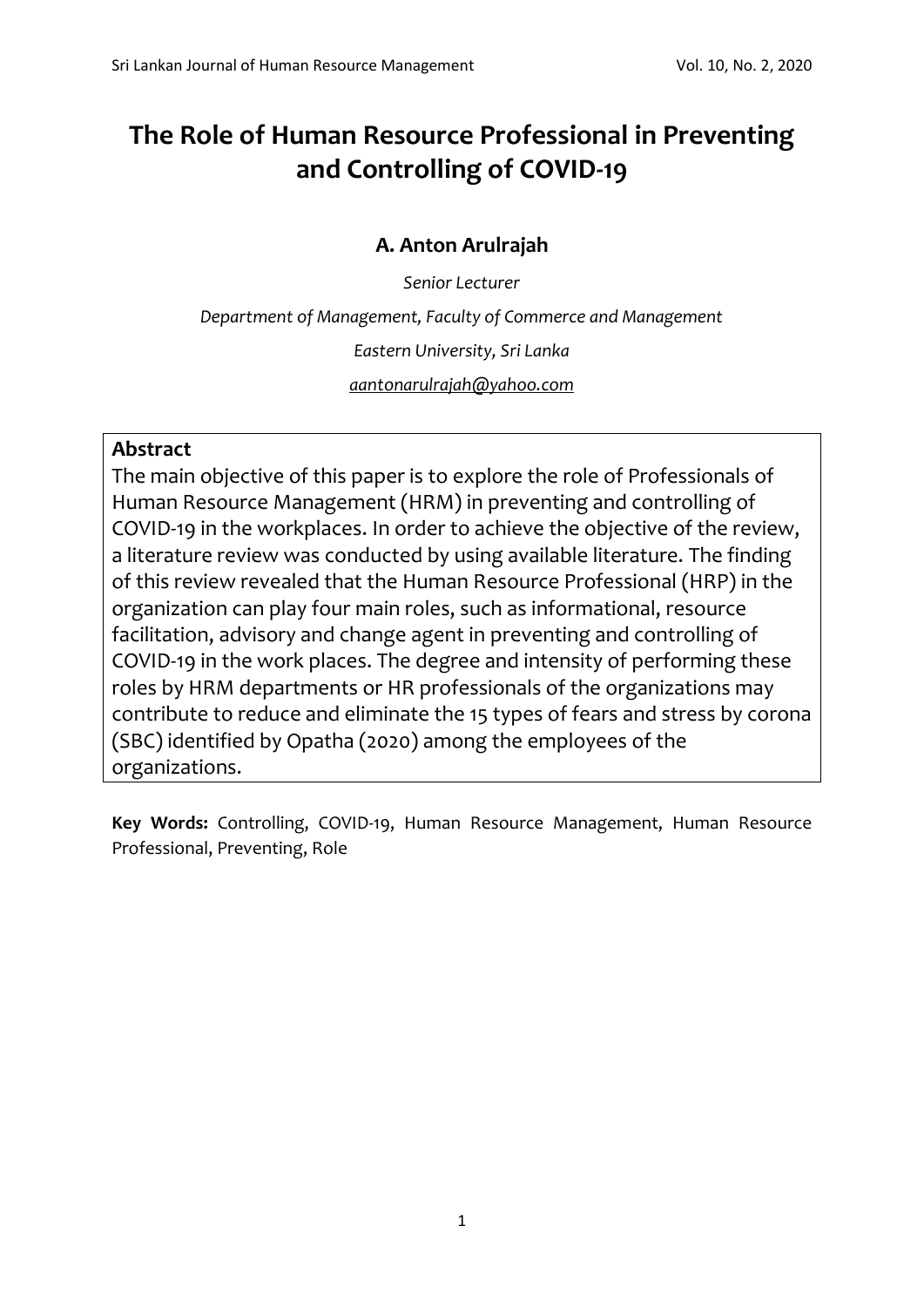## **Introduction**

HRM is a dynamic field or function of organizations. It has to respond the changing needs of the organizations as well as society. The key capital of HRM is human capital. According to Opatha (2009), HRM is mainly focused on efficient and effective application of human resources in order to achieve organizational goals and objectives. The current pandemic situations due to COVID-19 have created many problems for the entire world especially for all organizations (public and private). Organizations have to rethink and reorganize about their operations and work, especially they have to think about how to resume their activities and operations by eliminating all possible threats and fears related withCOVID-19. COVID-19 pandemic has created huge challenges for all the functional fields of Business Administration and Organizational Management.

However, HRM has power and energy for embedding sustainability across the organizations (Opatha, 2019). The right management of right people at right time is important for organizational success (Opatha, 2015). HRM is not only responsible for managing employees at work in a normal circumstance but also responsible for managing employees at work in turbulent and crisis times as well. According to Vardarlier (2016), HRM gains even more importance during the crisis period, as it makes up an important dimension of crisis management. HRM plays a central role in achieving organizational sustainability by contributing to three pillars (economic, social and environmental performance) of organizational sustainability (Jabbour and Santos, 2008; Thevanes and Arulrajah, 2017).The HRP in the organization is the head of the department of Human Resources (HR) and he or she may be called as Director of HR, Group HR Manager, or Deputy or General Manager (HR). The HRP is the person in the organization who has been delegated with the main authority of functioning the activities of the department of HR. Human Resource Professionals (HRPs) in organizations formulate and implement various systems or schemes with regard to various aspects of the work of managing people at work.

According to Human Resources Director of US (based on a survey among the HR leaders), the main challenges faced by HRM due to COVID-19 are: (1) business continuity plans (67%), (2) manage flexible work arrangements (64%), (3) manage employee communication (56%), (4) address employee concerns on workplace policies (53%), (5) implementation of preventive measures (43%), and (6) review of current welfare policies (25%) (Syed, 2020).

According to a survey conducted among the Asia-based companies during the period of January 31<sup>st</sup> to February 6, 2020, 76% indicated that COVID-19 outbreak had left a negative impact on their businesses. Another 80% revealed that they were working on a contingency plan (Syed, 2020).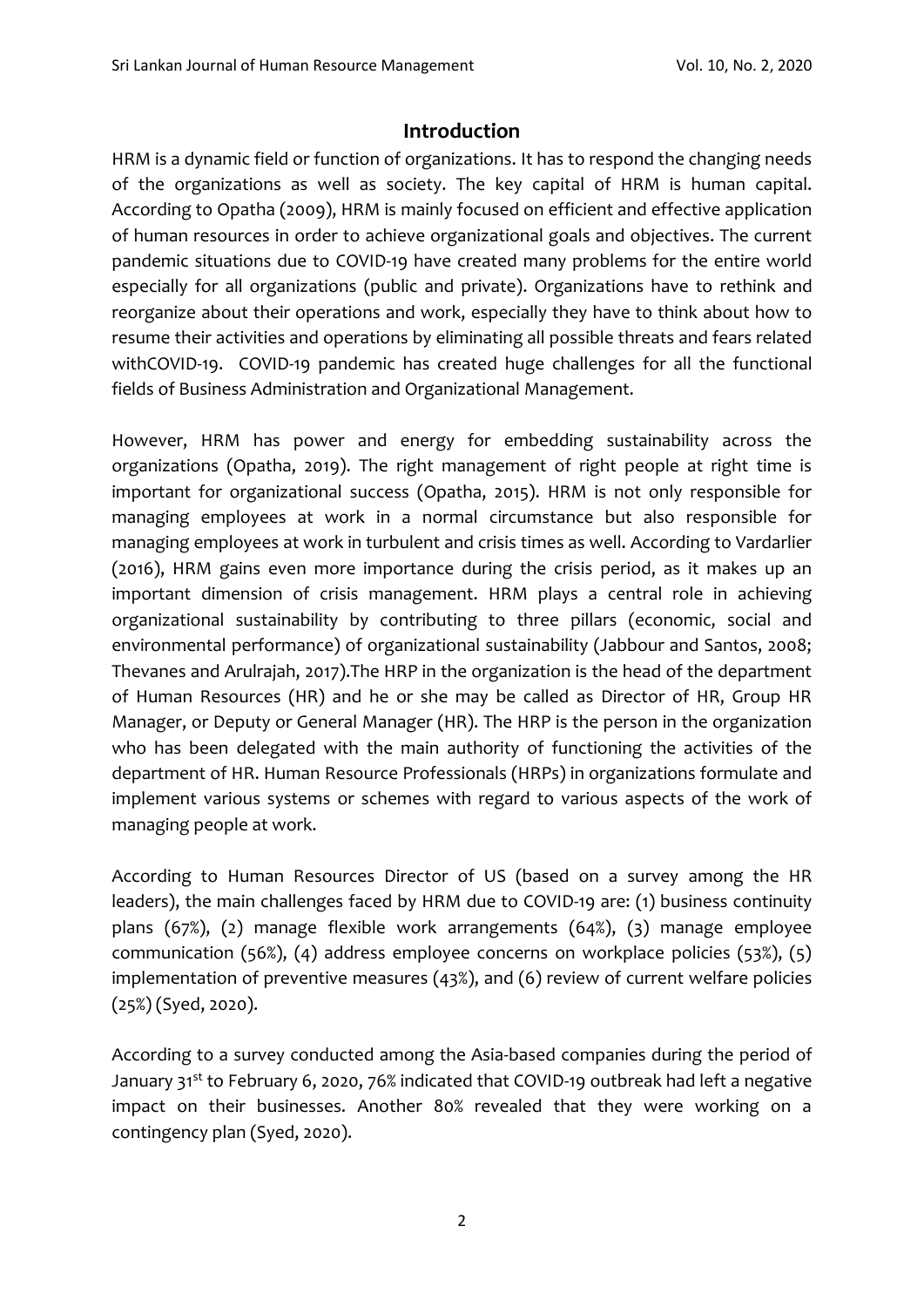In this background, a review paper written by Opatha (Senior Professor of HRM) (2020) in the context of Sri Lanka has explored four research questions systematically and found answers for the same by using a comprehensive literature survey. This paper has addressed the questions: (1) What is coronavirus disease? What are its characteristics? (2) Why is it so hazardous? (3) What is its impact on employees? and (4) Who are the employees at greater risks? Mainly, his paper has identified 15 types of fears among the employees due to Coronavirus. He also explored a new type of stress among the employees as the results of 15 types of fears and labeled it as Stress By Corona (SBC). The fifteen types of stress are: (1) fear of getting affected, (2) fear of getting quarantine, (3) fear of getting affected by loved ones, (4) fear of getting stigmatized, (5) fear of getting affected by others, (6) fear of be a cause of spreading, (7) fear of attending the work, (8) fear of getting sanction/s, (9) fear of peer pressure, (10) fear of harsh customer, (11) fear of loss of pursuits of pleasure, (12) fear of losing the job, (13) fear of continuity of business, (14) fear of implementing plans, and (15) fear of formulating new plans. Apart from these original contributions, the author of this paper has identified and put forwarded certain research gaps. The author pointed out that "*future conceptual and empirical research studies are needed to know the role of HRM in the prevention and control of COVID-19, and how organizations have actually encountered this danger. Empirical studies about successful as well as unsuccessful stories will be useful in this regard (Opatha, 2020, p.47)*".

Hence, in order to fill these research gaps, this paper has addressed the role of professionals of HRM in preventing and controlling of COVID-19 in the work places. Thus, the objective of this paper was to explore the role of professionals of HRM in preventing and controlling of COVID-19 in the workplaces.Results of this review indicate that there are four key roles which have to be played by the HRM Departments or HR professionals of the organizations. Rest of this paper is organised with method, related literature review, discussion and conclusion.

## **Method**

The main objective of this paper is to explore the role of HRM in preventing and controlling of COVID-19 in an organizational context from the light of existing literature. In order to achieve this objective, the author has reviewed very limited and available literature by applying the desk research strategy methodically and analytically in addition to his logical beliefs, creativity and other evidences.

### **Role of HR Professional**

# **Literature Review**

According to the HRM literature, HR professionals play six different types of roles in an organizational context. These roles are really interrelated and interconnected among themselves. They are: (1) Strategic positioner, (2) Credible activist, (3) Capability builder, (4) Change champion, (5) Human resource innovator and integrator and (6) Technology proponent (Ulrich et al. 2012). In general, these roles diversity shows scope and depth of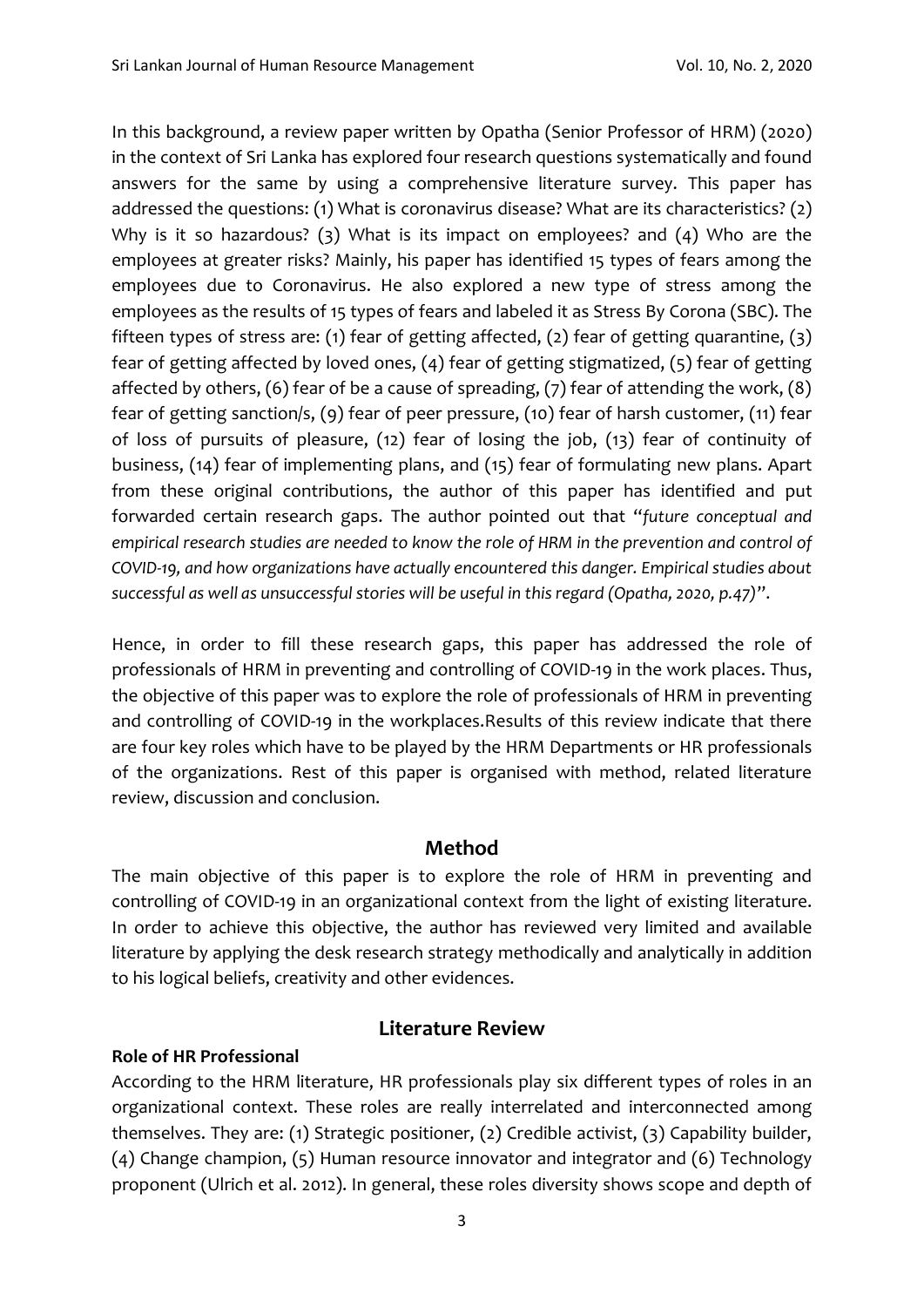HRM functions and contribution of HR managers and professionals to organizational successes. However, there is lack of literature regarding the role of HRM during the crisis period/time like COVID-19. Hence, there is a special need to explore the role of HRM in the context of crisis period or disaster situations. This exploration may be connected with existing roles categories of HRM or may be derived from existing literature. Thus, the next section of the literature review deals with the role of HRM in preventing and controlling of COVID-19.

#### **The Role of HR Professional in Preventing and Controlling of COVID-19**

One of the main objectives of HRM is to provide a healthy and safe working environment for all employees. According to Occupational Safety and Health Act (OSHA), it is a key responsibility of employers as well as HRM. The act/standard stated that each employer must provide a place of employment which is free from recognized hazards that cause or are likely to cause death or serious physical harm (U.S. Department of Labor-OSHA, 2009). COVID-19 is a communicable or contagious disease. This sort of disease is a subset category of transmissible diseases which are transmitted to other persons, either by physical contact with the person suffering from the disease, or by casual contact with their excretions or objects touched by them or any other possible routes.

In an organizational context, HRP should play following roles to prevent and control of COVID-19 in the workplaces.

**Informational Role**: On behalf of the employer, HRP should provide required (latest and updated) information to the employees in a safe manner. HRM should educate and train employees electronically about the COVID-19. Educating and creating awareness among the employees about COVID-19 is very important. OSHA has developed such guidelines. These guidelines are very specific and help to eradicate coronavirus outbreaks in the workplaces. OSHA guidelines consist of information and tips for dealing with communicable diseases at workplaces. "OSHA's information on novel coronavirus and the CDC's information will also be helpful" (Society for Human Resource Management-SHRM, 2020).

Especially, organizations must provide information on how to wash hands properly, informing about this precaution should occur frequently, hanging posters in washrooms and canteen/eating areas. These sorts or precautions and frequent communication help to stop the spread of germs. These initiatives are really depending on the nature of the industry and employees' closeness to others in the work places. Organizations should provide proper information to the employees about how to handle respirators or masks in the workplace to further hinder the spread of coronavirus through that an infected person coughs or sneezes (Centers for disease Control and Prevention-CDC, 2019). Through electronic modes, HRP can educate and train employees in proper hand hygiene, cough etiquette and social/physical distancing techniques.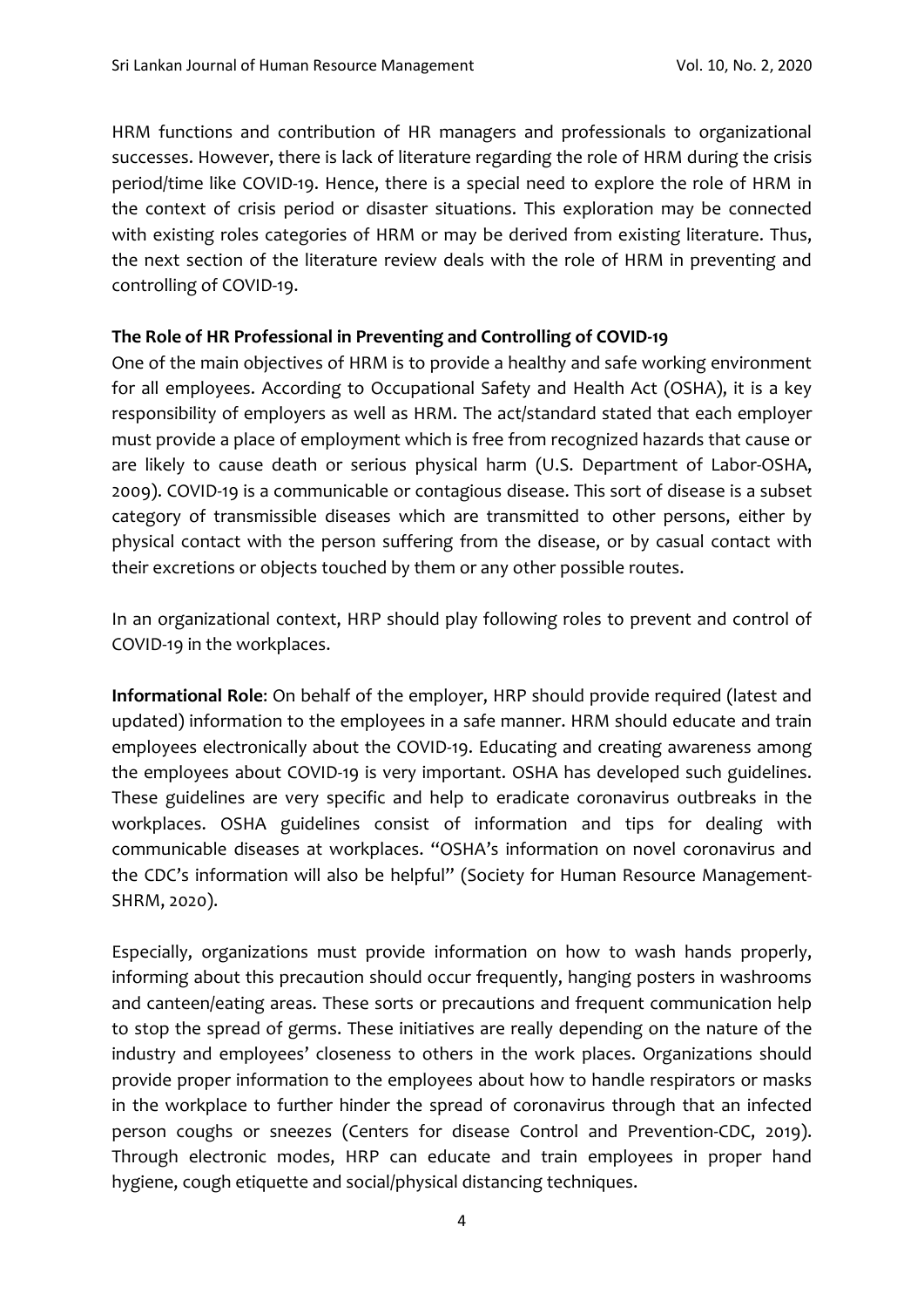**Resource Facilitation Role (Providing required Resources to the employees):** HRM should provide required resources to the employees or make necessary arrangement to get required resources by the employees to overcome COVID-19 challenges in the work places as well as homes. Providing required number of respirators or masks, gloves, temperature checking equipment (theme meters), tissues, hand sanitizers, disinfectant, convenient places for hand washing, coronavirus free transport facilities, medical support, facilities to conduct expensive medical tests for detecting the virus, facilities to maintain social/physical distancing etc. should be provided by the relevant organization and in this regard HRP should take the initiative and direction.

By providing required resources and facilities to employees only HRM can ensure work places are clean and hygiene. When employee or customer who has COVID-19 coughs or exhales he or she releases droplets of infected fluid. Most of these droplets fall on nearby surfaces and objects such as desks, tables or chairs. People could catch COVID-19 by touching contaminated surfaces or objects and then touching their eyes, nose or face. Therefore, HRM must ensure cleanliness at the work places by regularly wiping the surfaces and objects with disinfectant.

**Advisory Role:** This is about suggesting the innovative and alternative mechanisms to get work from employees or to manage workforce of the organization in a safe manner. According to Bamber, Bartram, and Stanton (2017), the conversion of organizational forms and modes of employment are creating a need for HR managers/professionals to respond in creative, flexible, agile and innovative ways to maintain relevance and contribute to the organizational goals based on changes.

HRP should think and suggest innovative and alternative policies and practices to the employees as well as managers. HRM can advise the top management or employers to make required changes in existing policies and practices of the organizations to protect the human resources of the organizations. Examples: relaxing attendance and working time policies to motivate sick employees to stay at home. A set of advice is needed on suggesting zoom meeting (to avoid face to face meeting) and telecommuting, encouraging managers to be flexible with teleworking arrangements or flexible work arrangement, implementing split-working arrangements for specific functions and roles, and implementing work-from-home initiatives and issuing travel restrictions to places or paths where the cases of Coronavirus have been reported (Mangalad, 2020; Walden University, 2020).

HR Department of the organizations may also implement a policy that requires employees to inform the management when the employee/ other relevant stakeholder (e.g. customer) poses a direct threat to the safety of other people in the organizations. HR Department may implement a special safety mechanism to protect employees who have direct dealing with outsiders such as customers and suppliers.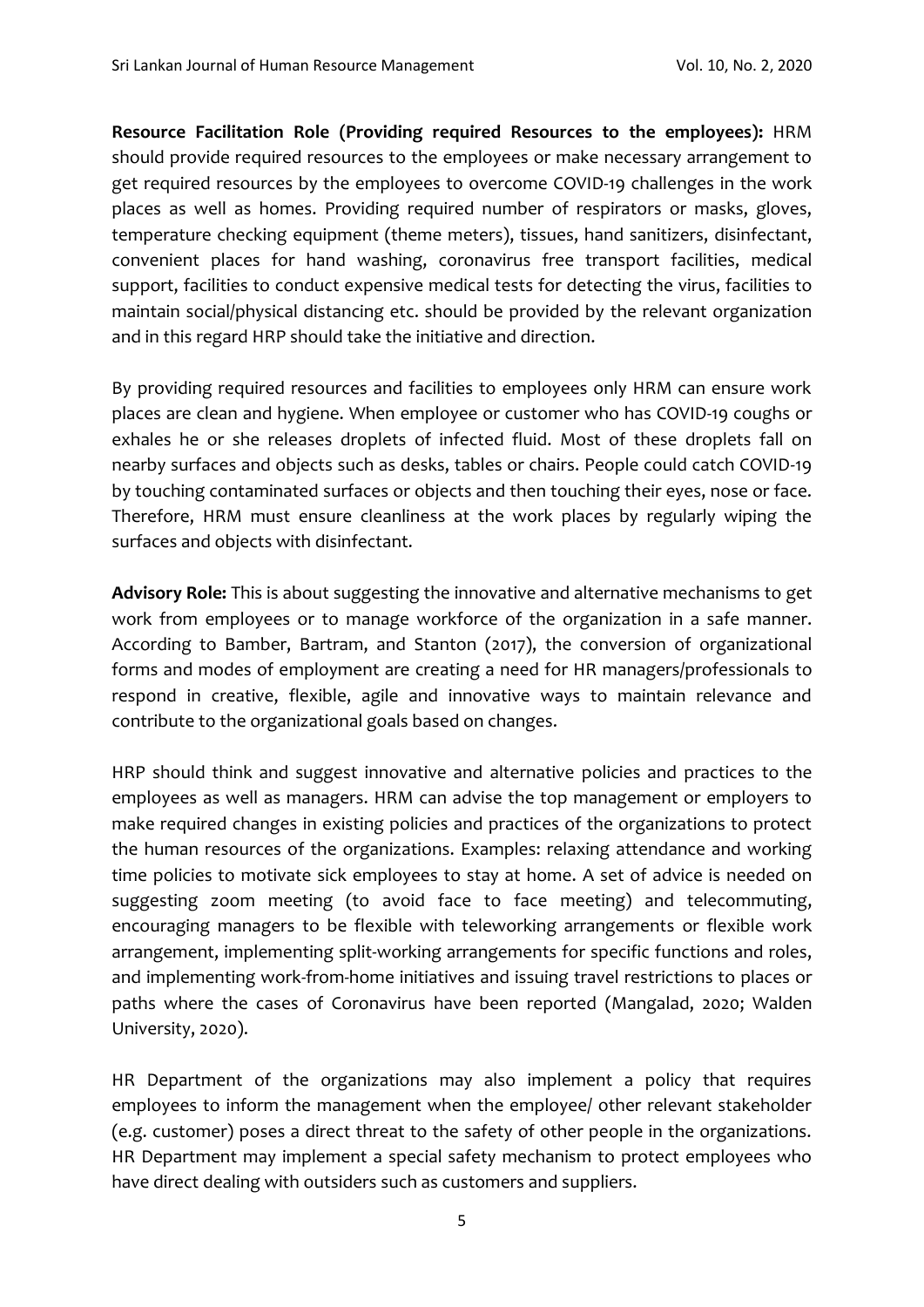Understanding the current risk scenarios, developing new/innovative work practices and systematizing proper controls though employee health and safety function of HRM are needed. These initiatives may provide additional protection to the employees as well as customers. Some of these initiatives are drive-through service windows, clear plastic sneeze barriers, proper ventilation, and proper selection, use and disposal of personal protective equipment etc.

Through advisory role HRP can contribute to improve good personal qualities of people (e.g. benevolence, caring others, protecting others, helping others) in the organizations (Opatha, 2010). These qualities are important to handle the crisis situation efficiently and effectively.

#### **Change Agent**

Due to COVID-19 many changes are taking place in the organizations and work places. Some are related to work redesign, adding new duties and responsibility with existing jobs, new health and safety measures to be implemented, educating employees, removing fears and stress among the employees, downsizing, imposing new rules and regulations, pandemic planning to work with employees, customers, global and government agencies and other relevant stakeholders. In all these activities and events, HRM should contribute to the organizational management. In this context, HRM plays change agent role effectively and efficiently.

Especially during the COVID-19 period, HR managers and professionals should serve as enablers of change in their organizations. According to Hodgson and Briand (2013), change agent role of HR managers/professionals (members of HR Department) are to see them as "police-like enforcers" of the new rules, regulations and procedures.

A crisis situation demands many changes in the organizations as well as work places. It requires change management as well as crisis management. Crisis management is a process which leads to swift and flexible organizational adaptation to the fast changing conditions of an emergency period (Vardarlier, 2016). The organizations can deal with any crisis more easily with the support of HRM. HRM becomes essential in terms of change management process and practices. HRP has skill and capacity to serve as a 'change agent' in the organizations not only to take the organization's interests into consideration but also its employees' interests.

### **Discussion**

In pandemic situations, HRP should take a leading role in the organizations specially to protect the human capital of the organization without affecting the operations of the organization or with minimum negative effects. HRM should consider the employees as well as owners/employers within its preview. In pandemic situations like COVID-19 closing organizations also seriously affect the employees as well as their organizations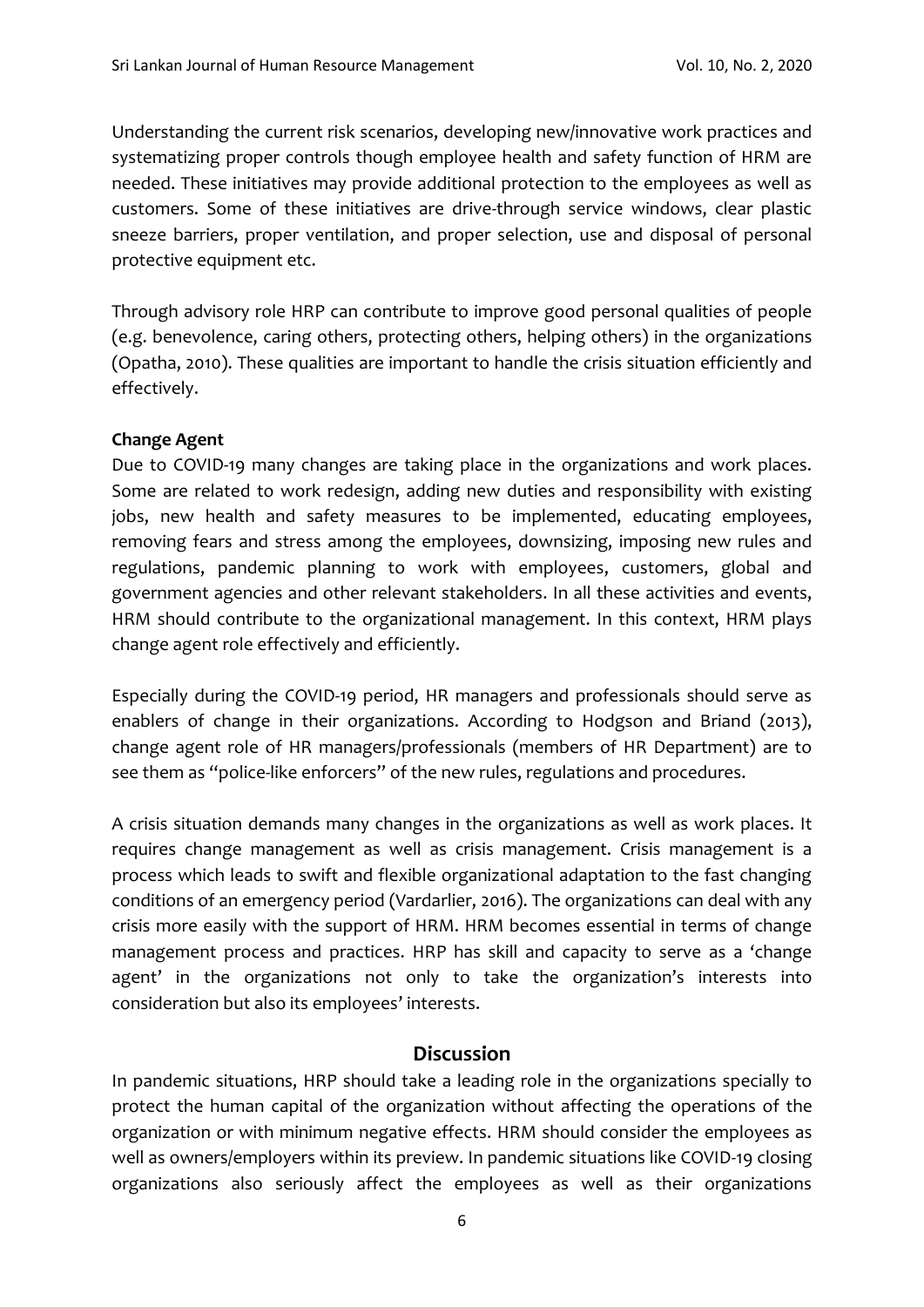(owners/employers). Closing down the organizations may lead to job losses (employees will lose their jobs) and organizations become unable to pay salaries and wages to their employees. At the same time, protecting employees' life from COVID-19 is a key priority of all of us.

In an organizational context, HRM should play a key role in protecting workforce of the organizations by playing identified key roles or refocusing its existing roles in the context of COVID-19. According to Opatha (2020), employees are facing 15 types of fears due to COVID-19. They are: (1) fear of getting affected, (2) fear of getting quarantine, (3) fear of getting affected by loved ones, (4) fear of getting stigmatized, (5) fear of getting affected by others, (6) fear of be a cause of spreading, (7) fear of attending the work, (8) fear of getting sanction/s, (9) fear of peer pressure, (10) fear of harsh customer, (11) fear of loss of pursuits of pleasure, (12) fear of losing the job, (13) fear of continuity of business, (14) fear of implementing plans, and (15) fear of formulating new plans.

The ultimate outcomes of these fears create a new type of stress among the employees. Opatha (2020) has labeled this sort of stress as **'Stress by Corona (SBC)'**. In order to remove or eliminate these 15 types of fears identified by Opatha (2020) and to reduce specific type of **Stress by Corona**, HRM should play four key roles (informational, resource facilitation, advisory and change agent) identified through this paper. These roles may play significant contribution in removing or reducing 15 types of fears and the resultant distress called stress by corona.

In today's corona crisis world, HRM should seriously perform above mentioned four key roles than ever before. HR managers should understand these roles and their importance in ensuring health and safety of employees. On the other hand, HR managers should support top management to implement viable, feasible and risk free business continuity plans to ensure the organizational survival and sustainability. For these purposes, HR manager works together with complete commitment to produce innovative solutions for the sake of organizations (Lockwood, 2005).

## **Conclusion**

In pandemic situations like COVID-19, HRM should play the above identified four key roles (informational, resource facilitation, advisory and change agent) in order to protect the human capital of the organizations. The health and safety function of the organization must be focused on total health and safety of employees (THSE). It is about not only within the work place but also outside the workplace. This review paper is based on desk work. Therefore, future theoretical and empirical research works are needed to further explore and confirm the role of HRM in Preventing and Controlling of COVID-19, how organizations are going to mitigate challenges and risk associated with disaster. In this critical situation, HR professionals and leaders should help organizations to manage this crisis. According to the Maslow's hierarchy of needs theory (Maslow, 1970), safety is a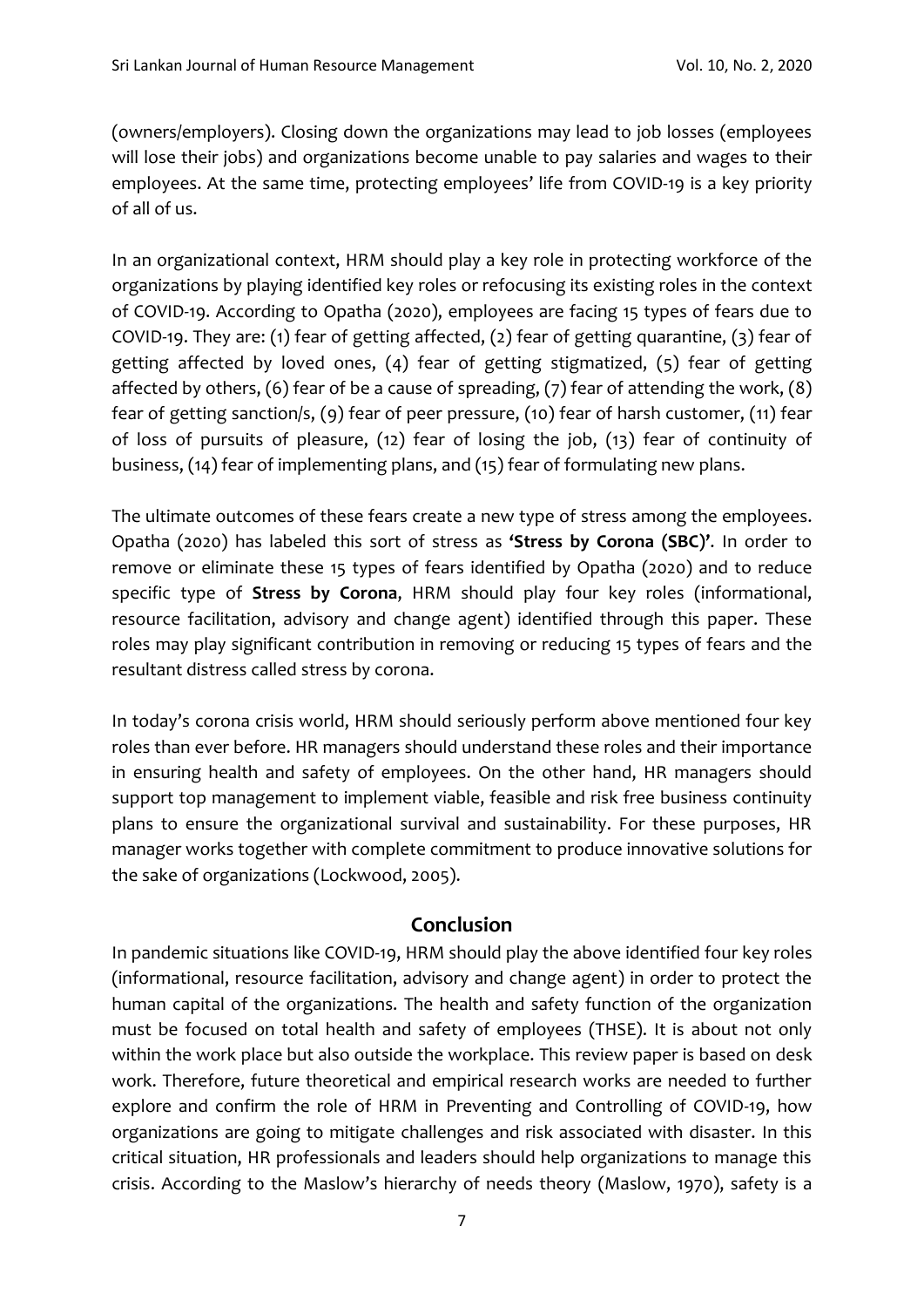second level basic as well as low order need. However, due to COVID-19 safety needs of employees have become very important for all. Thus, HRM must pay more attention to ensuring health and safety needs of employees. In this crisis context, HRM has to contribute significantly in creating, maintaining and enhancing the happiness of employees (Opatha, 2019) in the work places. During this COVID-19 period, the field of HRM cannot be in a state of flux. It should be very strong and supportive to employees as well as top management of the organizations.

## **References**

- Bamber, G.J., Bartram, T., and Stanton, P. (2017), HRM and workplace innovations: formulating research questions, *Personnel Review*, Vol. 46, No. 7, pp. 1216-1227.
- Centers for disease Control and Prevention-CDC. (2019). Communication Resources-Guidance Document. Retrieved from: [https://www.cdc.gov/coronavirus/2019](https://www.cdc.gov/coronavirus/2019-ncov/communication/guidance-list.html?Sort=Date%3A%3Adesc) [ncov/communication/guidance-list.html?Sort=Date%3A%3Adesc.](https://www.cdc.gov/coronavirus/2019-ncov/communication/guidance-list.html?Sort=Date%3A%3Adesc)
- Hodgson, D. and Briand, L. (2013), Controlling the uncontrollable: 'Agile' teams and illusions of autonomy in creative work, *Work, Employment and Society*, Vol. 27 No. 2, pp. 308-325.
- Jabbour, C.J.C. and Santos, F.C.A. (2008), The central role of human resource management in the search for sustainable organizations, *The International Journal of Human Resource Management*, Vol. 19, No. 12, pp. 2133-2154.
- Lockwood, N. R. (2005), *Crisis Management in Today's Business Environment*, USA: Society for Human Resource Management (SHRM).
- Mangalad, S. (2020), COVID-19: What is an HR's Role in Preventing the Disease at Workplace? Retrieved from[:https://www.edoxitraining.com/studyhub](https://www.edoxitraining.com/studyhub-detail/covid-19-what-is-an-hr-s-role-in-preventing-the-disease-at-workplace)[detail/covid-19-what-is-an-hr-s-role-in-preventing-the-disease-at-workplace.](https://www.edoxitraining.com/studyhub-detail/covid-19-what-is-an-hr-s-role-in-preventing-the-disease-at-workplace)
- Maslow, A. H (1970), *Motivation and Personality*, New York: Harper and Row.
- Opatha, H.H.D.N.P. (2009), *Human Resource Management: Personnel*, Colombo: Department of HRM, University of Sri Jayewardenepura.
- Opatha, H.H.D.N.P. (2010), *Personal Quality*, Colombo: Department of HRM, University of Sri Jayewardenepura.
- Opatha, H.H.D.N.P. (2015), *Organizational Behaviour*: *The Human Side of Work*, Colombo: Department of HRM, University of Sri Jayewardenepura.
- Opatha, H.H.D.N.P. (2019), *Sustainable Human Resource Management: Expanding Horizons of HRM*, Colombo: Department of HRM, University of Sri Jayewardenepura.
- Opatha, H.H.D.N.P. (2020), The Coronavirus and The Employees: A Study from the Point of Human Resource Management, *Sri Lankan Journal of Human Resource Management*, Vol. 10, No.1, pp. 37-49.
- Society for Human Resource Management-SHRM. (2020), What is an employer's responsibility when dealing with communicable diseases such as influenza in the workplace? Retrieved from: [https://www.shrm.org/resourcesandtools/tools-and](https://www.shrm.org/resourcesandtools/tools-and-samples/hr%20qa/pages/communicabledisease.aspx)[samples/hr qa/pages/communicabledisease.aspx.](https://www.shrm.org/resourcesandtools/tools-and-samples/hr%20qa/pages/communicabledisease.aspx)
- Syed, N. (2020), Coronavirus: HR's role in business continuity plans. Retrieved from[:https://www.hcamag.com/asia/specialisation/workplace-health-and](https://www.hcamag.com/asia/specialisation/workplace-health-and-safety/coronavirus-hrs-role-in-business-continuity-plans/214865)[safety/coronavirus-hrs-role-in-business-continuity-plans/214865.](https://www.hcamag.com/asia/specialisation/workplace-health-and-safety/coronavirus-hrs-role-in-business-continuity-plans/214865)